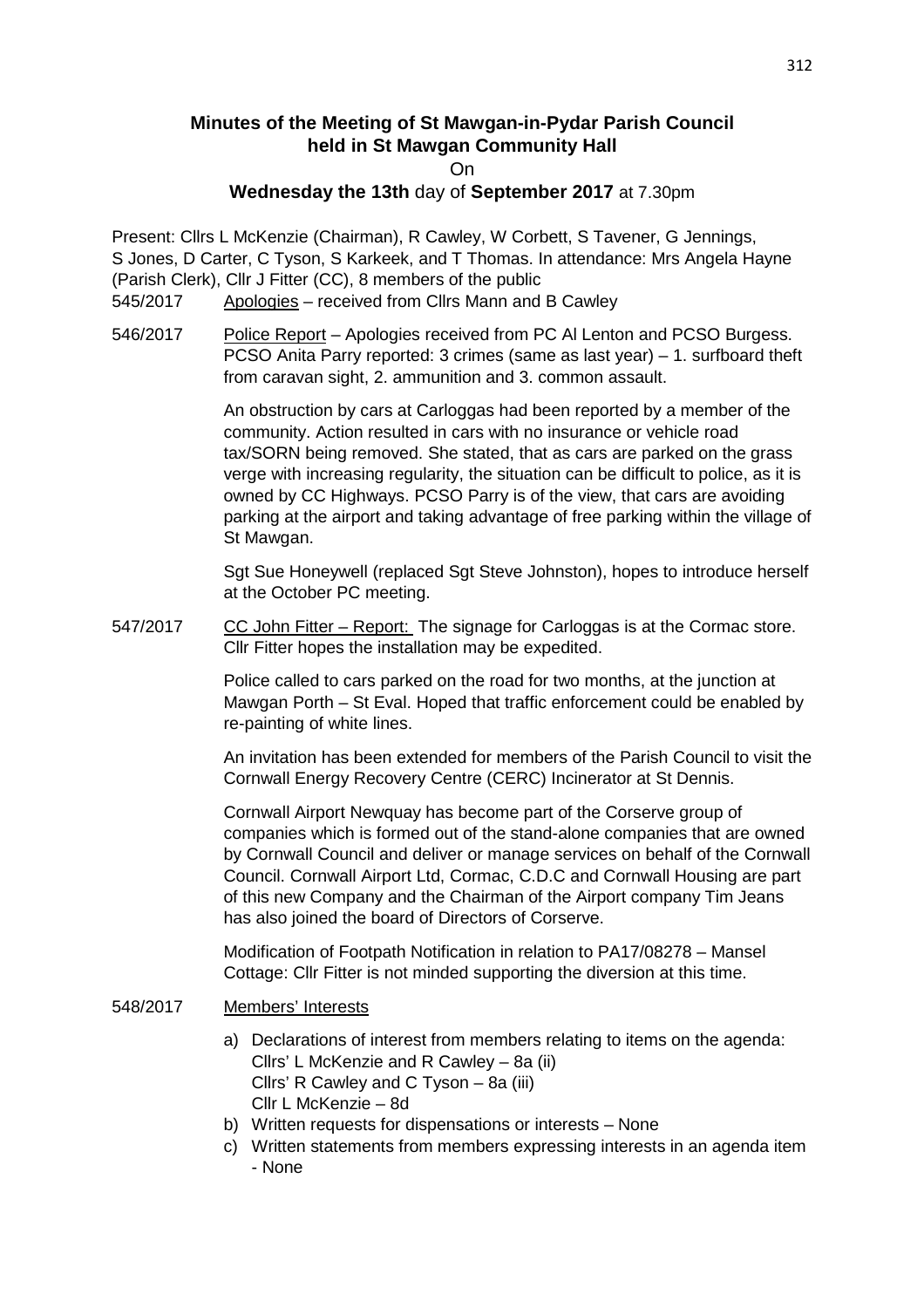## 549/2017 Public Participation

- 1. The Agent representing 8a(i) outlined the Planning proposal situated at Agricultural Barn West of Little Lanherne Farm St Mawgan.
- 2. The applicant for 8a (iii) explained the reasons for withdrawing PA17/06208 and re-applying with PA17/07137 to encompass residential curtilage.
- 3. The Architect representing 8a (vii) confirmed the planning application PA17/07461 was broadly in line with the PRE/APP Consultation heard at the PC meeting in July.
- 4. Residents' of Trenance spoke against the forthcoming planning application PA17/08278 – Mansel Cottage 8d, received after the Agenda was published. Concerns included use of proposed 'outbuilding', siting of garage, remaining amenity space, overdevelopment of site.
- 550/2017 Minutes of the last meeting Proposed by Cllr S Karkeek and seconded by Cllr W Corbett and **resolved** to accept the minutes of the August meeting as a true record by those in attendance at the last meeting, and were duly signed by Cllr L McKenzie.
- 551/2017 Clerk's report The report had been circulated prior to the meeting:
- 552/2017 Planning New applications to discuss and decide on response to Cornwall Council.
	- i **PA17/0699.** Applicant: Mr and Mrs Alan Evans. Proposal: Conversion of redundant agricultural barn to dwelling, provision of vehicular access and parking, and garden amenity space. Location: Agricultural Barn West of Little Lanherne Farm St Mawgan TR8 4HH. It was **resolved** to object to this application for the following reasons: The inspector at the previous appeal had held that a new dwelling in this location would have a materially adverse effect upon the surrounding countryside which is part of an AGLV; also that the dwelling was in an unsustainable location. It was felt that the application remained fundamentally flawed in the context of the relevant policies of the adopted Cornwall Local Plan and the National Planning Policy Framework.

## **Cllrs' L McKenzie and R Cawley did not leave the room at this juncture as item (ii) below was not discussed.**

ii **PA17/02154/PREAPP**. Applicant: Mr And Mrs P Craddock. Proposal: Preapplication advice sought in respect of proposal for the conversion of existing unused agricultural building (previous use was a piggery when part of New Farm) into self-contained dwelling. Currently being used for equestrian purposes. Location: Land South of New Farm St Mawgan Cornwall TR8 4HH. The members noted the advice given by Cornwall Council Planning Department.

## **Cllrs' R Cawley and C Tyson left the room at this juncture**

 iii **PA17/07137.** Applicant: Mr A Williams. Proposal: Proposed extension to dwelling and change of agricultural land to domestic curtilage. Location: The Shed Ox Lane St Mawgan TR8 4EU. It was **resolved** no objection.

## **Cllrs' R Cawley and C Tyson returned to the room**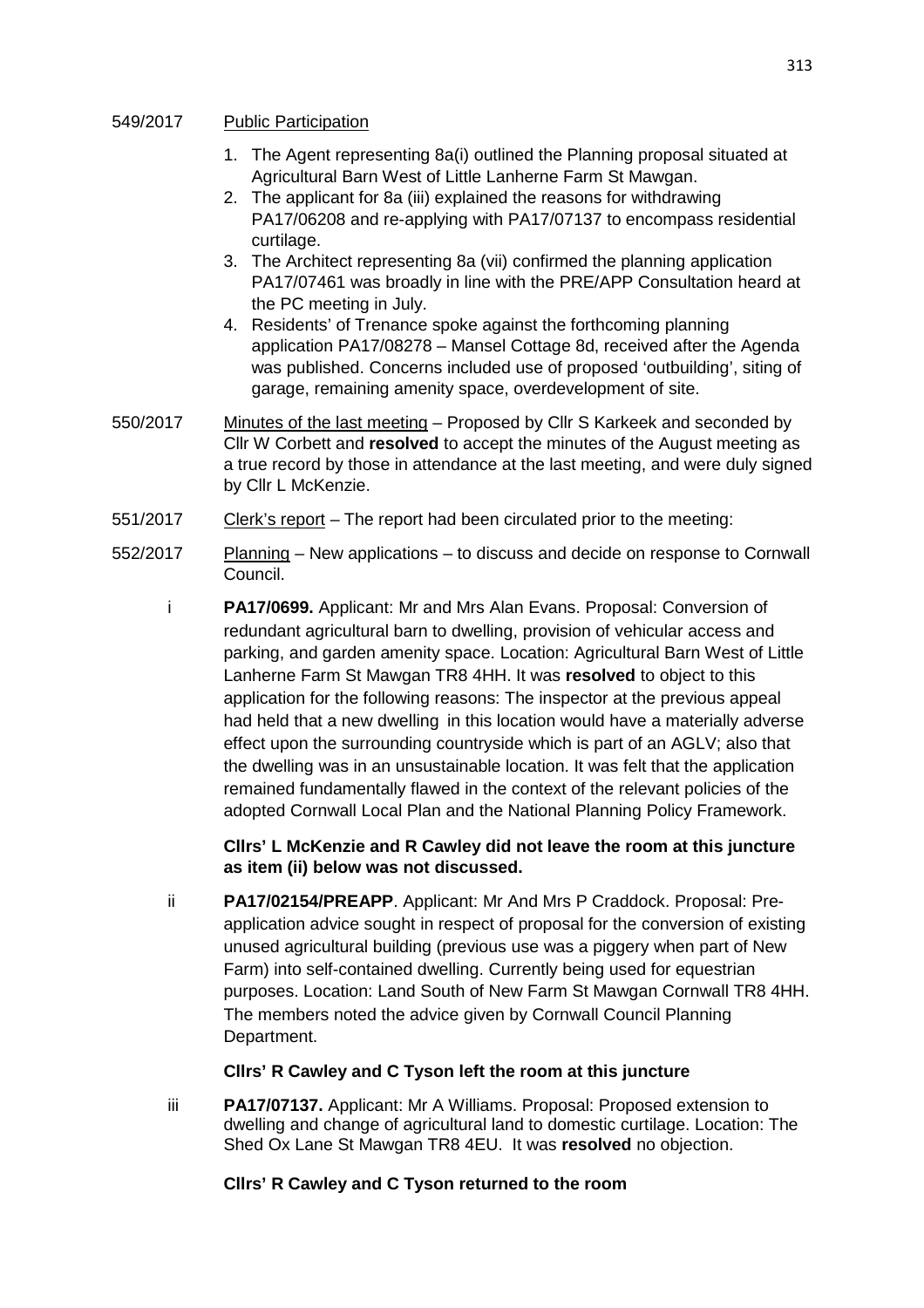iv **PA17/07785**. Applicant Telefonica (UK) and Vodafone Ltd. Proposal: Notification of permitted development rights at CTIL241532\_TEF51106\_VF13101 - existing mast at Newquay Airport. Location: Existing Mast at Newquay Airport CIS UK Ltd Building 11 Newquay Cornwall Airport. Clerk to formally reiterate to CC Planning, the PC's full support of the proposed site that facilitates increased mobile coverage within the area.

Items v and vi were discussed as a whole:

- v **PA17/07866**. Applicant Mr Rolf Munding. Proposal: Construction of single storey side extension, dormer windows to front and rear, replacement greenhouse (existing greenhouse to be demolished), together with other internal and external alterations. Location: Whitewater Farm St Columb Cornwall TR9 6DR.
- vi **PA17/07867**. Applicant Mr Rolf Munding. Proposal: Listed Building Consent for the construction of single storey side extension, dormer windows to front and rear, replacement greenhouse (existing greenhouse to be demolished), together with other internal and external alterations. Location: Whitewater Farm St Columb Cornwall TR9 6DR. The PC held with their previous view and **resolved** no objection, deferring to Listed Buildings Officer.
- vii **PA17/07461.** Applicant: Mr & Mrs Bill & Julie Holroyd. Proposal: Redevelopment of site consisting of demolition of existing residential property and construction of replacement dwelling. Location: Red Cove (Access To Trenance Estate) Trenance Mawgan Porth. It was **resolved** no objection.
- viii **PA17/06872.** Applicant Ms Colette Cuddihy National Trust. Proposal: Listed building consent to re-roof the Presbytery (East wing), including replacement of rooflights. Refurbishment of the Presbytery (damage from previous leaks etc), re-wire and re-servicing including new boiler in an external enclosed boiler house. Minor internal alterations to the layout of the rooms to reveal the historic oriel window and create bathrooms required (including an accessible WC/shower), rationalisation of ad-hoc drainage to the east elevation. Repairs to below-ground drainage and rainwater goods. Location: Lanherne Carmelite Convent Long Lane St Mawgan TR8 4ER. Members noted the extensive renovation plans to this Grade 1 Listed Building, which will be decided by the Listed Buildings Team.
- ix **PA17/08282** Applicant: Ms A Blair. Proposal Proposed two-storey and single storey extensions. Location: Sea View Cottage New Road Carloggas St Mawgan. It was **resolved** no objection.
- x **PA17/07870** Applicant Mr Richard Johns. Proposal: Demolition of an existing dwelling and erection of a replacement dwelling. Location: Atlantic View Mawgan Porth Hill Mawgan Porth. It was **resolved** no objection.

## 553/2017 Any other planning applications received from Cornwall Council by the time of the meeting.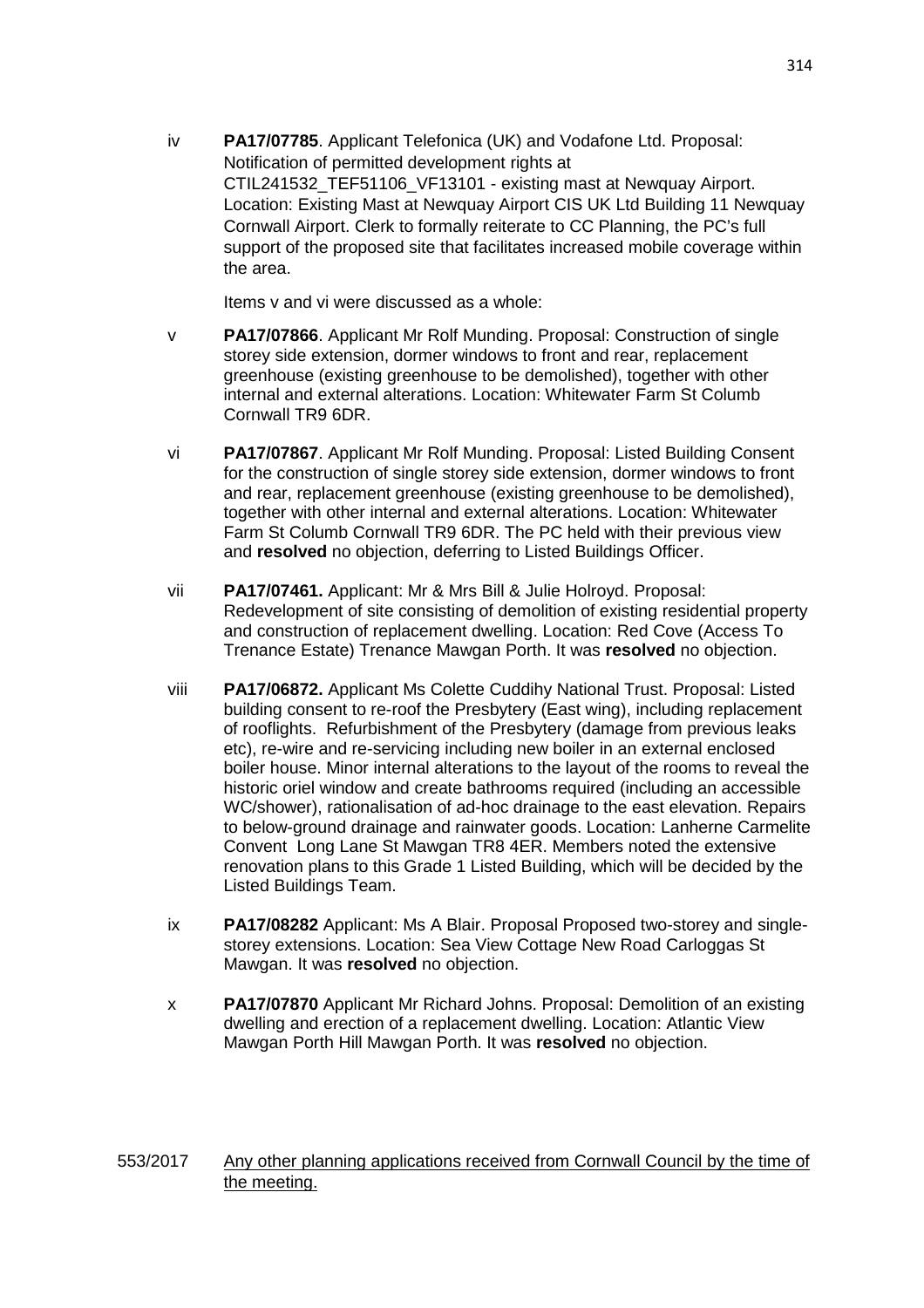- i **PA17/08403**. Applicant: Mr Stephen Webb. Proposal: balconies, removal and replacement of existing flat roof, construction of new lantern roof to existing dining room. Location: Gabriels View Tredragon Road Mawgan Porth Newquay. Extension of time granted for PC comment. Deferred to October meeting.
- Ii **PA17/08278**. Applicant: Mr Peter Cole. Proposal: replacement dwelling and outbuilding with eternal parking and amenity space. Location: Mansel Cottage Trenance Mawgan Porth Newquay. Extension of time for PC comment sought, but not confirmed by the time of meeting. Thus, in consideration of objections from residents' and time constraints upon late receipt of Planning Application notice, it was **resolved** to issue a holding objection to CC Planning Department in the interim.
- 554/2017 Advices and decisions by Cornwall Council circulated prior to meeting.

**PA17/02040 APPROVED** Applicant: Mr Trevor Williams. Proposal: Retention of log cabin. Location: Accommodation Mawgan Porth Pools Lake Retorrick Mill Newquay Cornwall.

**PA17/04998 REFUSED** Applicant: Mr Nick Plant Proposal: Outline planning permission with all matters reserved: Construction of new dwelling. Location: Land West of Primrose Cottage St Mawgan Cornwall TR8 4EN.

## **Cllr L McKenzie left the room at this juncture**

555/2017 Planning Enforcement Issues

 Agricultural Building at New Farm – Notification received: The erection of an agricultural building would have required at least prior approval. However, expediency of further action has been considered. No further enforcement action is warranted. Notwithstanding this outcome, communication has been sent to the owner setting out the planning position for his information.

#### **Cllr L McKenzie returned to the room**

- 556/2017 Planning Affordable Housing. Report by Cllr Corbett. Initial talks with Cornwall Land Trust and Affordable Housing Team suggest that an Affordable Housing Planning Working Group be formed to enable a survey of need for St Mawgan.
- 557/2017 Specific Issue Neighbourhood Plan agree dates for meetings. It is intended that meetings take place on a Thursday, the week following PC meetings and fortnightly thereafter. The first meeting was provisionally set for 21<sup>st</sup> September.
- 558/2017 Burial Ground Cemetery Gates. Cllr R Cawley to inspect
- 559/2017 Working groups
	- (a) Amenities report circulated.
		- Playground Fence. Amenities Working Group to research options/cost of replacement playground fence and report back.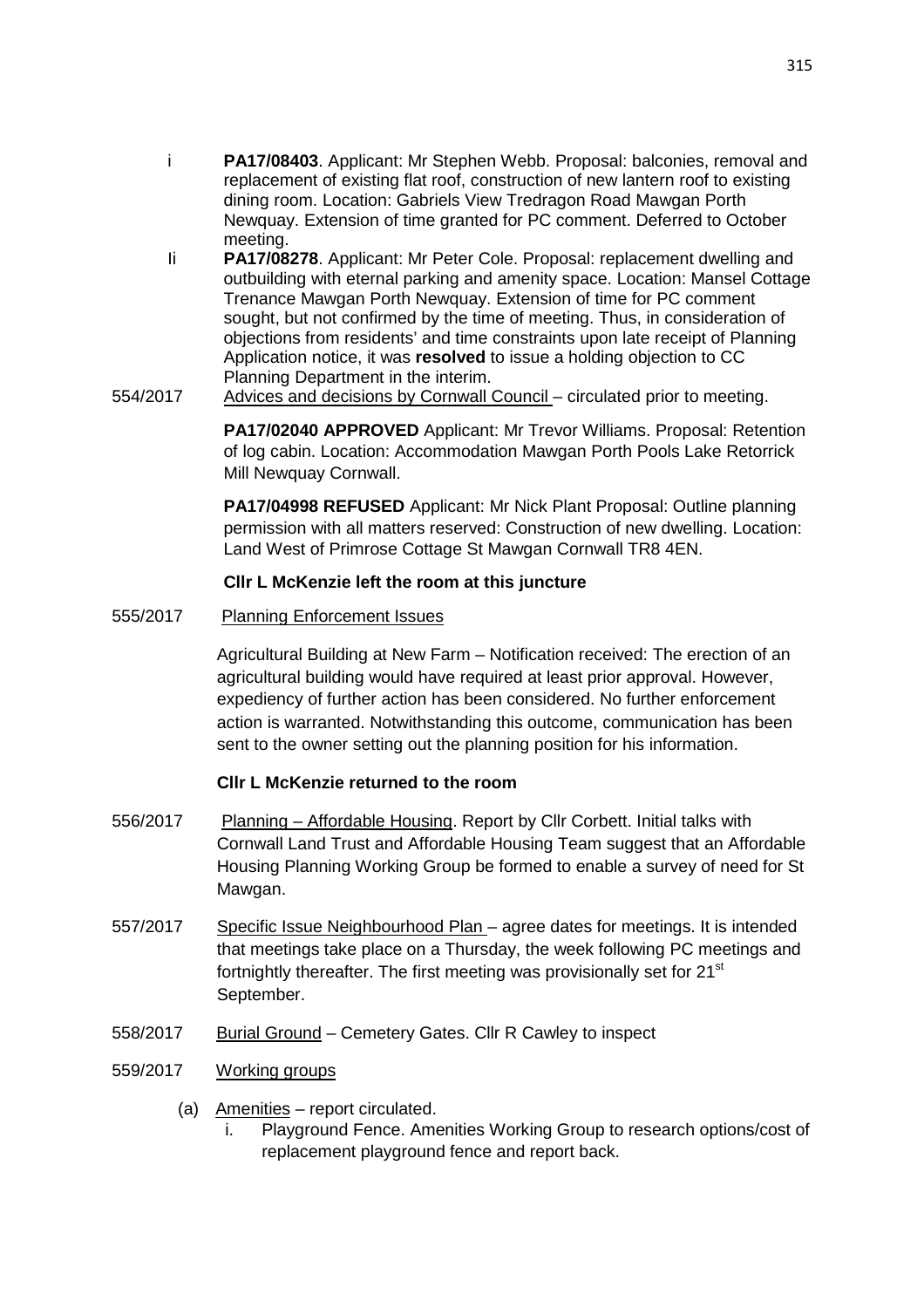- ii. Playground Equipment: Sovereign Play Equipment site visit/replacement fixings –The Clerk notified that an inspection is scheduled for the week ending 22nd September 2017.
- iii. Broken Benches at 1) Playing Field and 2) Carloggas SMEGMA have kindly offered to repair the bench at Carloggas at no cost to the PC. Amenities working group to ask SMEGMA if they would be minded to include repairs to the Playing Field Bench too.
- (b) Transport and rights of way
	- i. Lower Lanherne Farm 409/28/2 joining 409/29/2 with 409/29/1 to Middle Lanherne Farm. Cllr Carter reported that despite attempts to contact CC Rights of Way personnel, no response had been received by the time of the meeting.
	- ii. Bolingey Lane 'TRoW Group to review the previous advice from Cornwall Wildlife Trust and report back.
	- iii. Mawgan Porth/Trenance public footpath signage. Clerk reported that CC Highways have communicated that replacing the missing public footpath signage is classed as low priority. Cllr Thomas to investigate possibility of community public footpath signage project with Bedruthan Steps Hotel and St Mawgan Primary School.
	- iv. Pot holes outside St Mawgan Shop and Post Office. The Clerk has received notification that this section is scheduled for re-surfacing in due course.
- (c) Beach and Environment No report.
- 560/2017 Digital Media for Parish Council Working Group to meet and feedback to PC
- 561/2017 Staffing Working Group (SWG) and Clerk Review of Clerk's contracted hours – Clerk to provide allocation of hours to SWG.
- 562/2017 Grants to Local Organisations (S137) to approve the policy document as previously circulated – deferred to October.
- 563/2017 Annual Review of Standing Orders Chair, Vice-Chair to review prepared draft document before submission to members to consider and agree adoption.
- 564/2017 Review of Meeting Dates August meeting. To defer decision.

In accordance with Standing Orders 3(u) The Chair proposed and Vic-Chair seconded and it was **resolved** to extend the meeting to finish the business on the Agenda.

565/2017 To receive reports from meetings -

Mawgan Porth Hall - None

 Newquay Cornwall Airport – circulated prior to the meeting. Cllr G Jennings shared her concerns regarding the proposed Spaceport at Newquay and the lack of public scrutiny. The Clerk to invite officials to attend a future meeting to advise.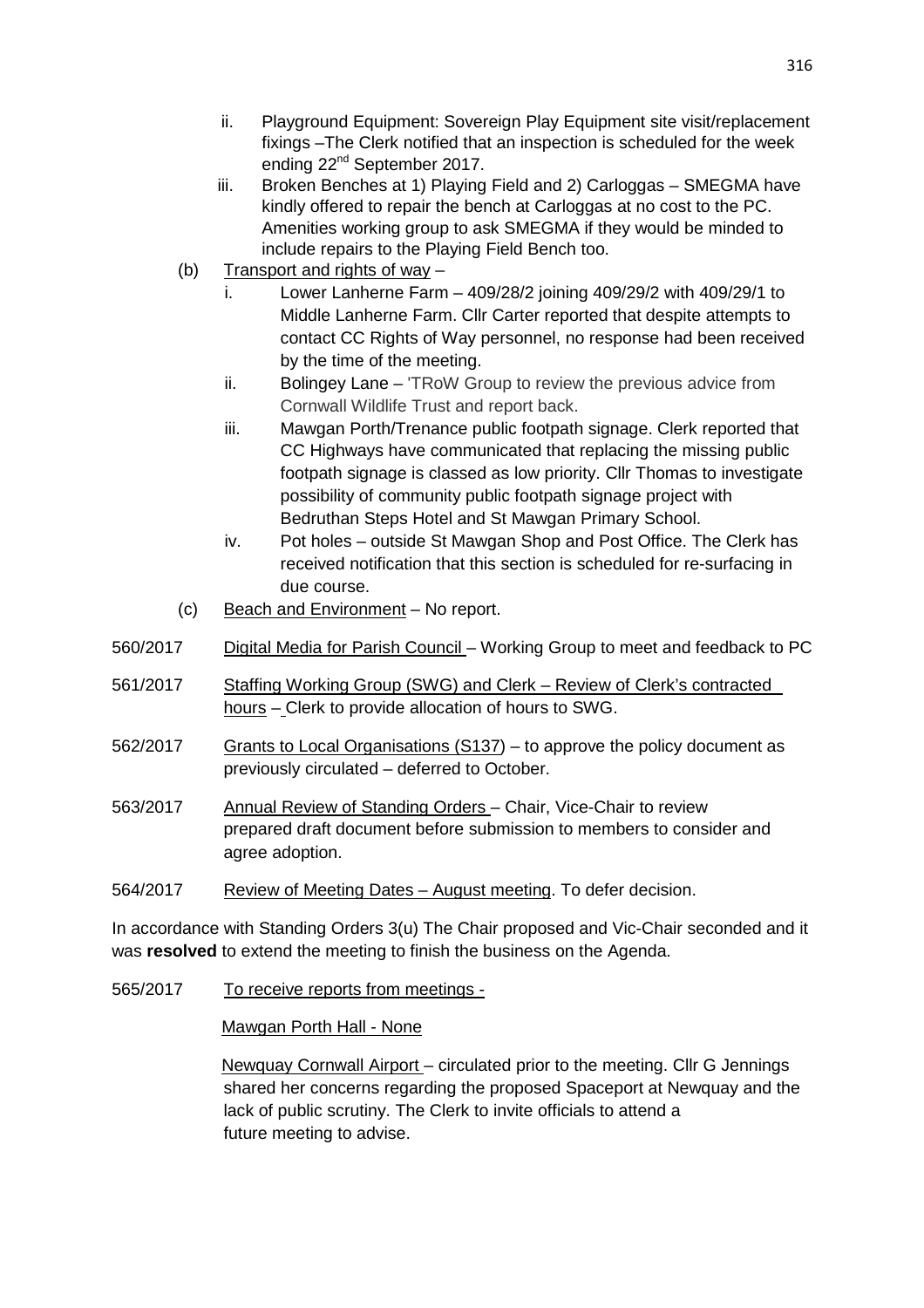566/2017 Accounts – to approve payment of accounts. Cllr W Corbett proposed and Cllr Karkeek seconded, and it was resolved to approve payment of accounts as listed below:

| <b>Name</b>                     | <b>Details</b>                                                                 | <b>Amount £</b>                   |
|---------------------------------|--------------------------------------------------------------------------------|-----------------------------------|
| A Hayne                         | Clerk's Salary & Expenses-August                                               | 714.05                            |
| S Plant                         | Maintenance- August<br><b>Expenses Receipts received</b><br>Footpaths - August | 980.00                            |
| S Plant                         |                                                                                | 89.35<br>360.00<br><u>1429.35</u> |
| A Prowse                        | St Mawgan Toilet Clean – August                                                | 210.00                            |
| M Farmer                        | Beach Clean - August                                                           | 765.00                            |
| <b>Reef Water Solutions Ltd</b> | Legionnaires test and service - August                                         | 35.00                             |
| Vodafone Ltd                    | Mobile phone – August                                                          | 12.62                             |
| Mawgan Porth Village Hall       | Hall Hire – August                                                             | 20.00                             |
| <b>Information Commissioner</b> | Data Protection - registration renewal 2017                                    | 35.00                             |
| <b>Cornwall Council</b>         | Non-domestic rates for Burial Ground 2/2                                       | 218.00                            |

**Total £3439.02**  567/2017 To note and discuss if appropriate the correspondence received since the last meeting

> Denzell Downs R E G power – lights. The Clerk had received copy of, and PC noted, communication concerning flashing lights at the Denzell Downs installation.

> Pre-Consultation Notification of Footpath Modification received in accordance with Town and Country Planning Act 1990 Section 257: Proposed Diversion of Public Footpath associated with the proposed planning reference PP-06268262. If approved the application will affect the line and setting of a Public Right of Way in the environs of the proposed development: PA17/08278 Proposed Replacement Dwelling and Outbuilding with External Parking and Amenity Space. Land at: Mansel Cottage, Trenance, Mawgan Porth TR8 4DA). (Public Footpath No. 40). The PC delegated to the leads of Planning Working Group and Transport and Rights of Way to comment.

568/2017 Notice of items for the next meeting

 Rectory Lane Modification Order, Standing Orders; Clerk's Contracted Hours; Grants to Local Organisations (S137) - Agree Policy Document.

Meeting closed at: 9:45 pm

Date of next meeting: